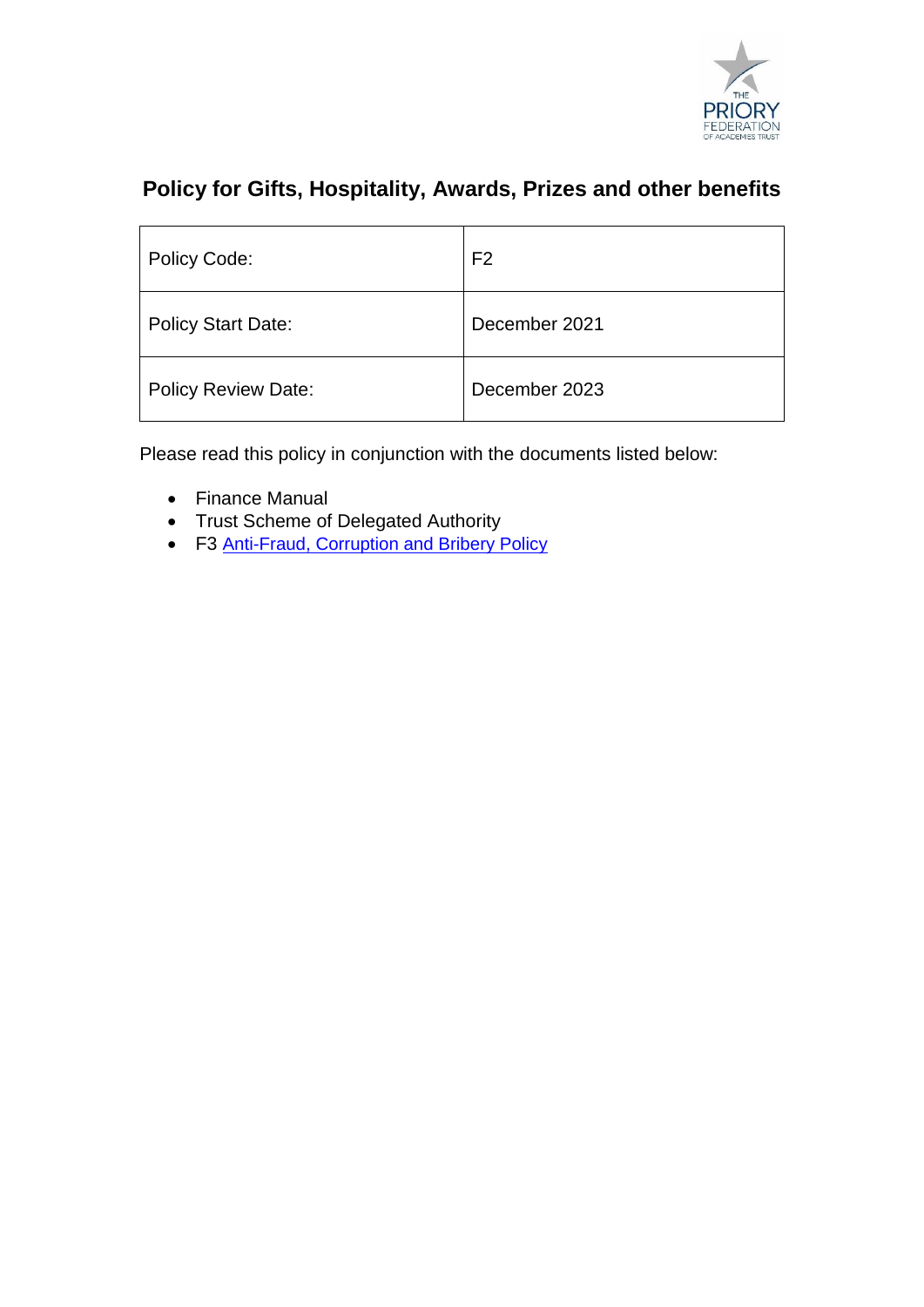#### **Policy Document**

Gifts, Hospitality, Awards, Prizes and other benefits

**Ref.** F2 Page **1** of **5**



#### **1 Policy Statement**

This policy enables the Trust to monitor and control the distribution and receipt of gifts and other benefits and ensure fairness and transparency in business transactions. It enables the Trust to ensure that the value of gifts, awards, prizes and other benefits is reasonable given the context.

It is a **criminal offence** for a United Kingdom citizen, resident or company associate to pay or receive a bribe, either directly or indirectly in the UK or abroad.

The Bribery Act 2010 creates three main offences:

- Bribing a person to induce or reward them to perform a relevant function improperly;
- Requesting, accepting or receiving a bribe as a reward for performing a relevant function improperly;
- Using a bribe to influence a foreign official to gain a business advantage.
- 1.2 References to the Trust or Academy within this policy specifically include all primary, secondary and special academies within the Trust, as well as the Early Years setting at the Priory Witham Academy, Priory Apprenticeships and Lincolnshire SCITT.
- 1.3 This policy does not form part of any member of staff's contract of employment and it may be amended at any time.

#### **2 Roles, Responsibilities and Implementation**

- 2.1 The Policy is applicable to and should be adhered to by all staff, trustees and governors within the Trust. It applies to both receipt and offer of gifts, hospitality, awards and benefits.
- 2.2 The Finance Committee has overall responsibility for the effective operation of this policy and for ensuring compliance with the relevant statutory framework. This committee delegates day-to-day responsibility for operating the policy and ensuring its maintenance and review to the Chief Financial Officer.
- 2.3 Leaders and Managers have a specific responsibility to ensure the fair application of this policy and all employee are responsible for supporting colleagues and ensuring its success.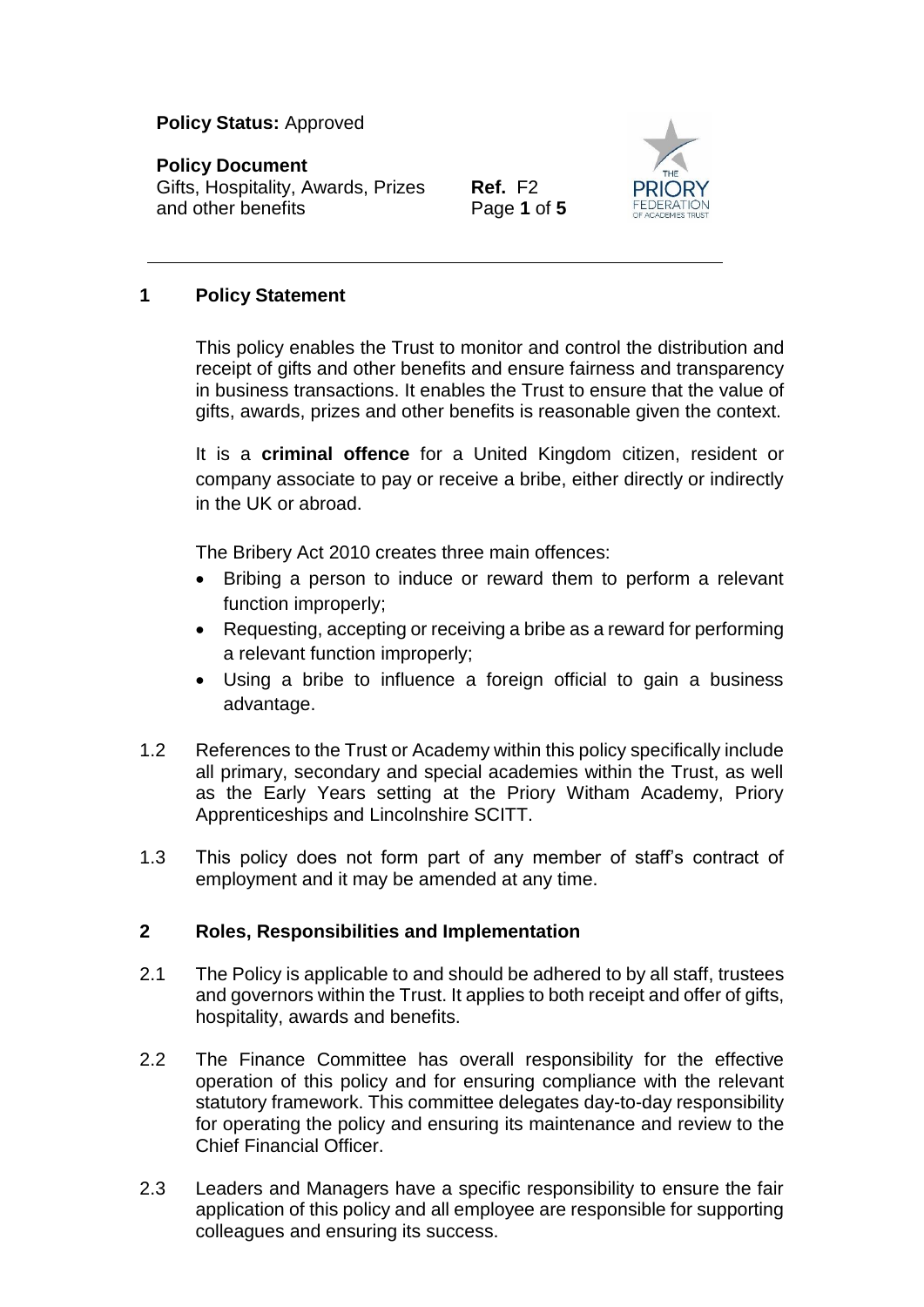#### **Policy Document**

Gifts, Hospitality, Awards, Prizes and other benefits

**Ref.** F2 Page **2** of **5**



- 2.4 It is all staff members' responsibility to report appropriate gifts and awards.
- 2.5 It is the responsibility of the Headteacher's PA in each Academy to administer each gift and hospitality register.

#### **3 Aims**

- 3.1 This policy aims to ensure that:
	- The Trust's funds are used only in accordance with the law, its articles of association, its funding agreement and the latest Academies Financial Handbook.
	- The Trust and those associated with it operate in a way that commands broad public support.
	- The Trust has due regard to propriety and regularity, and ensures value for money in the use of public funds.
	- Trustees fulfil their fiduciary duties and wider responsibilities as charitable trustees and company directors.
	- Members, Trustees and staff are aware of what constitutes acceptable gifts and hospitality, and the process that must be followed if they are presented with any of the same.

# **4 Acceptable gifts and hospitality**

- *4.1 Gifts Received*
	- Generally, gifts of nominal value, such as small tokens of appreciation, may be accepted.
	- The reasonableness of the gift must be considered. It is a subjective matter but the following questions should be asked:
		- o Might the transaction be seen to compromise the employee's personal judgement?
		- o Might the transaction lead to a compromise of personal integrity?
		- o Does the gift/award seem too generous or out of the ordinary relative to the context?

If the answer to any of these questions could be "Yes", the gift is deemed unreasonable and should not be accepted.

• The gift must be recorded on the Gift Register (see section 6) when the item received has a value or estimated value of over £30 or when the item, no matter the value, could be deemed unreasonable.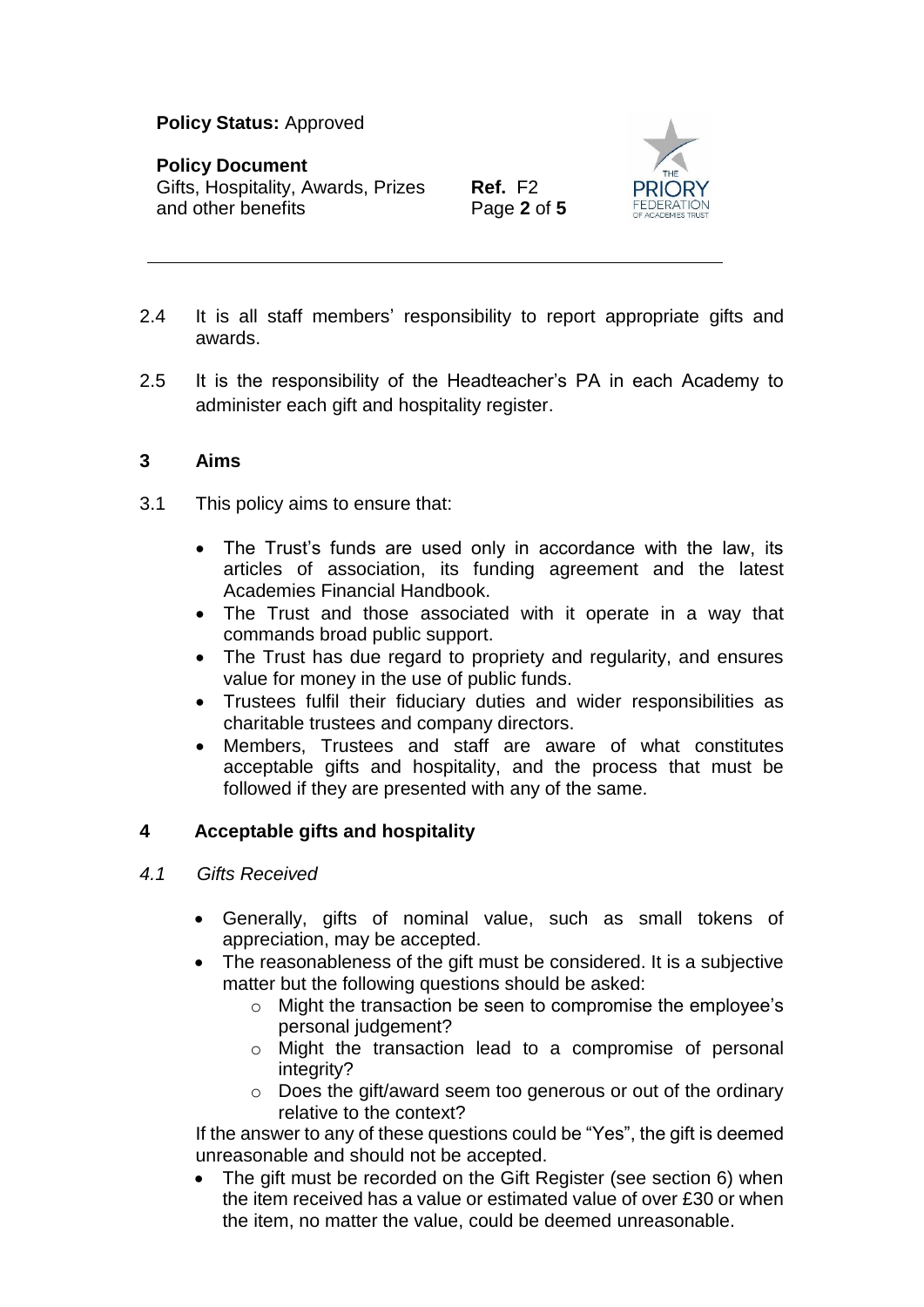# **Policy Document**

Gifts, Hospitality, Awards, Prizes and other benefits

**Ref.** F2 Page **3** of **5**



• If in doubt, guidance must be sought from the Chief Financial Officer.

#### *4.2 Gifts Given*

- Any gifts or hospitality provided by the Trust to visitors, such as a working lunch, must not be extravagant. A maximum value of £30 per head should be considered.
- Alcohol must not be purchased from Trust funds.
- Gifts must be recorded on the Gift Register (see section 6) when the item given has a value or estimated value of over £30.
- Gifts should not be purchased for staff from Trust funds other than in exceptional circumstances. Such gifts must be within the HMRC classification of trivial benefits.
- If in doubt, guidance must be sought from the Chief Financial Officer.

# **5 Unacceptable gifts and hospitality**

- Cash
- Gifts or hospitality offered to family members, partners or close friends of either members, trustees, governors or staff
- Gifts or hospitality from a potential supplier or tenderer in the immediate period before tenders are invited or during the tendering process
- Lavish or extravagant gifts or hospitality, even if they relate to activities the recipient undertakes in their own time

# **6 Registering the Transaction**

- 6.1 *When to record*
	- When the item received or given has a value or estimated value of over £30 **or**
	- when the item, no matter the value, could be deemed unreasonable
- 6.2 *Where to record*
	- An entry should be made for each separate gift or award on the gift and hospitality register. Link: [https://sharepoint.prioryacademies.co.uk/sites/admin/federation/\\_la](https://sharepoint.prioryacademies.co.uk/sites/admin/federation/_layouts/15/start.aspx#/Gift%20Register/Forms/AllItems.aspx) [youts/15/start.aspx#/Gift%20Register/Forms/AllItems.aspx\)](https://sharepoint.prioryacademies.co.uk/sites/admin/federation/_layouts/15/start.aspx#/Gift%20Register/Forms/AllItems.aspx)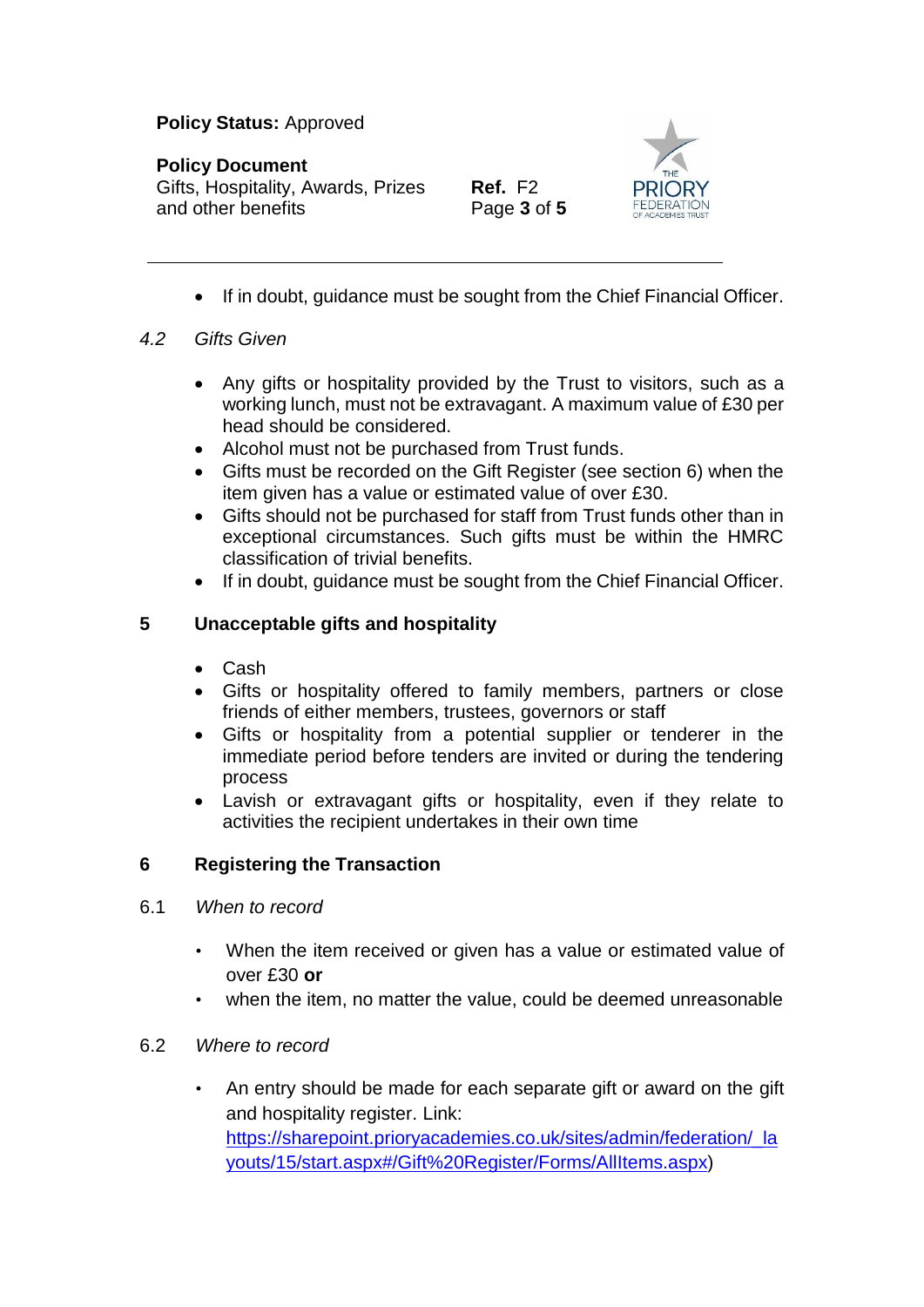#### **Policy Document**

Gifts, Hospitality, Awards, Prizes and other benefits

**Ref.** F2 Page **4** of **5**



#### 6.3 *When approval is required*

In all and any case - the receiver cannot be the sole approver of a transaction in which they are involved.

| Type        | <b>Transaction   Head</b> |      |        | Head and   Finance<br><b>CFO</b> | <b>Committee</b> |
|-------------|---------------------------|------|--------|----------------------------------|------------------|
| Gift,       | Given                     | or I | $£31*$ | £1,001                           | £2,001           |
| award,      | received                  |      | tο     | to                               | and above        |
| prize<br>or |                           |      | £1,000 | £2,000                           |                  |
| hospitality |                           |      |        |                                  |                  |

\*Note that if the item is deemed unreasonable then all values must be recorded.

# **7 How the register is managed and monitored**

- Each business unit (Academy, Federation, Apprenticeship or Teaching centre) will keep its own register.
- The relevant PA/Administrator for each site will operationally run the register.
- The Finance Committee, Trustees, Chief Financial Officer (CFO) and Chief Executive Officer (CEO) can request to view the register at any point in the year.
- There will be an internal audit on the register once a year, organised and led by the CFO in March of each year.

#### **8 Policy Changes**

This policy may only be amended or withdrawn by The Priory Federation of Academies Trust.